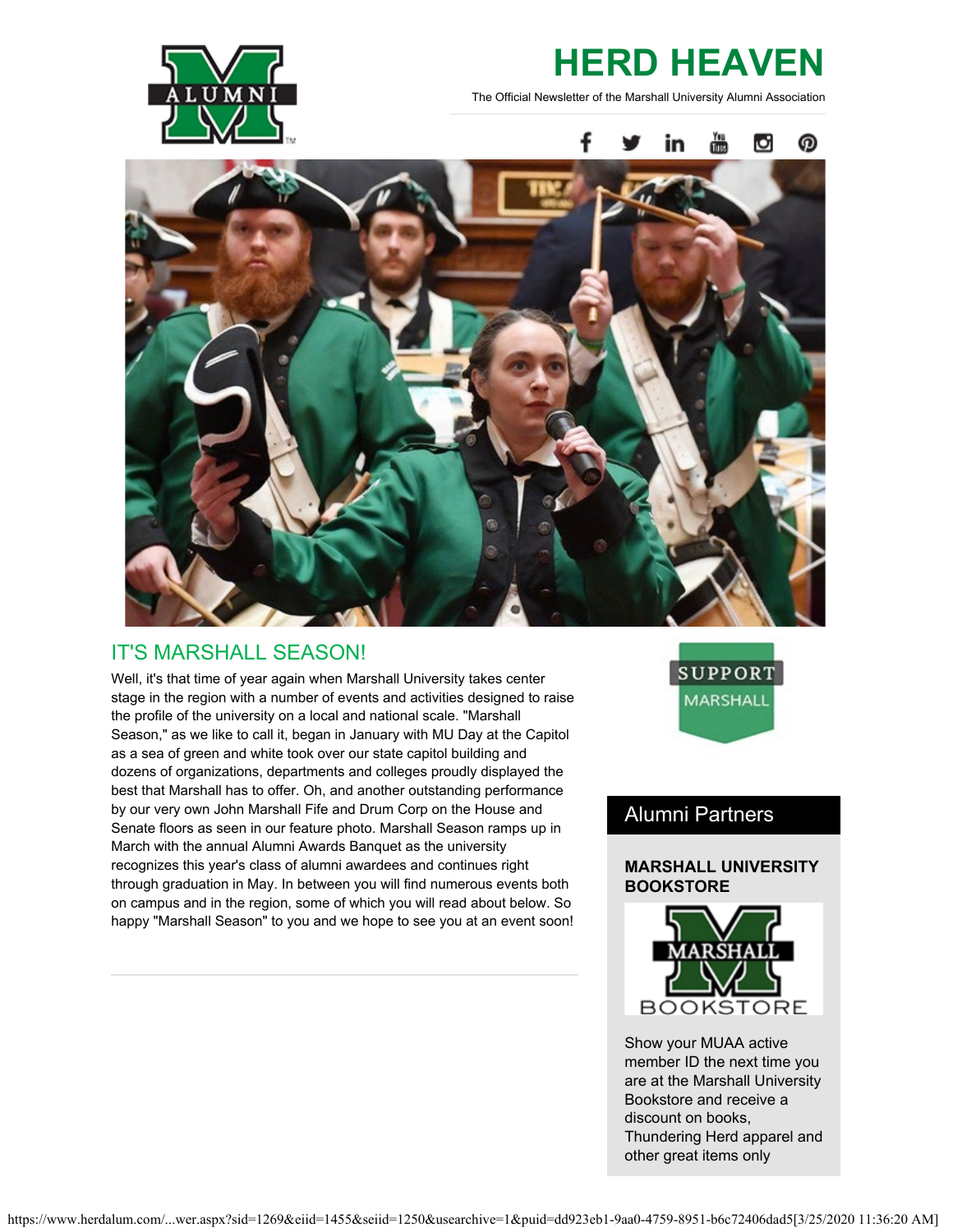

#### **MUAA ANNOUNCES 2018 ALUMNI AWARD RECIPIENTS**

The Marshall University Alumni Association has announced its 2018 class of alumni award recipients for the 81st annual Alumni Awards Banquet set for Saturday, March 31 at 7 p.m. in the Don Morris Room. Among the honorees is retired NASA engineer John Robert "Bob" Lang and CEO of the International Women's Forum Marilyn Johnson, named Marshall University Distinguished Alumnus and Alumna Award recipients. For additional information about the 81st Alumni Awards Banquet, visit [HerdAlum.com](http://www.herdalum.com/s/1269/start.aspx).

[LEARN MORE...](https://www.herdalum.com/s/1269/images/editor_documents/lc/herd_heaven/alumni_awards_banquet_release_1.pdf)



#### **MARSHALL ANNOUNCES HOMECOMING 2018 DATE**

Alumni News

Marshall University has announced that Saturday, October 20 will serve as Homecoming for the 2018 season as The Herd takes on the FAU Owls. A full slate of Homecoming Week activities will accompany the Homecoming game and will be announced in the coming weeks. For a complete schedule of activities, game times, Homecoming theme, and more when they become available, visit [HerdAlum.com](http://www.herdalum.com/s/1269/start.aspx).

available at your on-campus bookstore! [LEARN MORE...](https://www.bkstr.com/marshallstore/home/en?cm_mmc=Redirect-_-VanityURL-_-marshall.bkstr.com-_-10587)



# Being an alumni has its rewards

Get an Alumni credit card from Nationwide with:

- · 1% Cash Back
- . 0% Intro APR
- . No Annual Fee



## **V** [Update Your Info](http://www.herdalum.com/s/1269/index.aspx?sid=1269&gid=1&pgid=6&cid=41#/Search/Simple)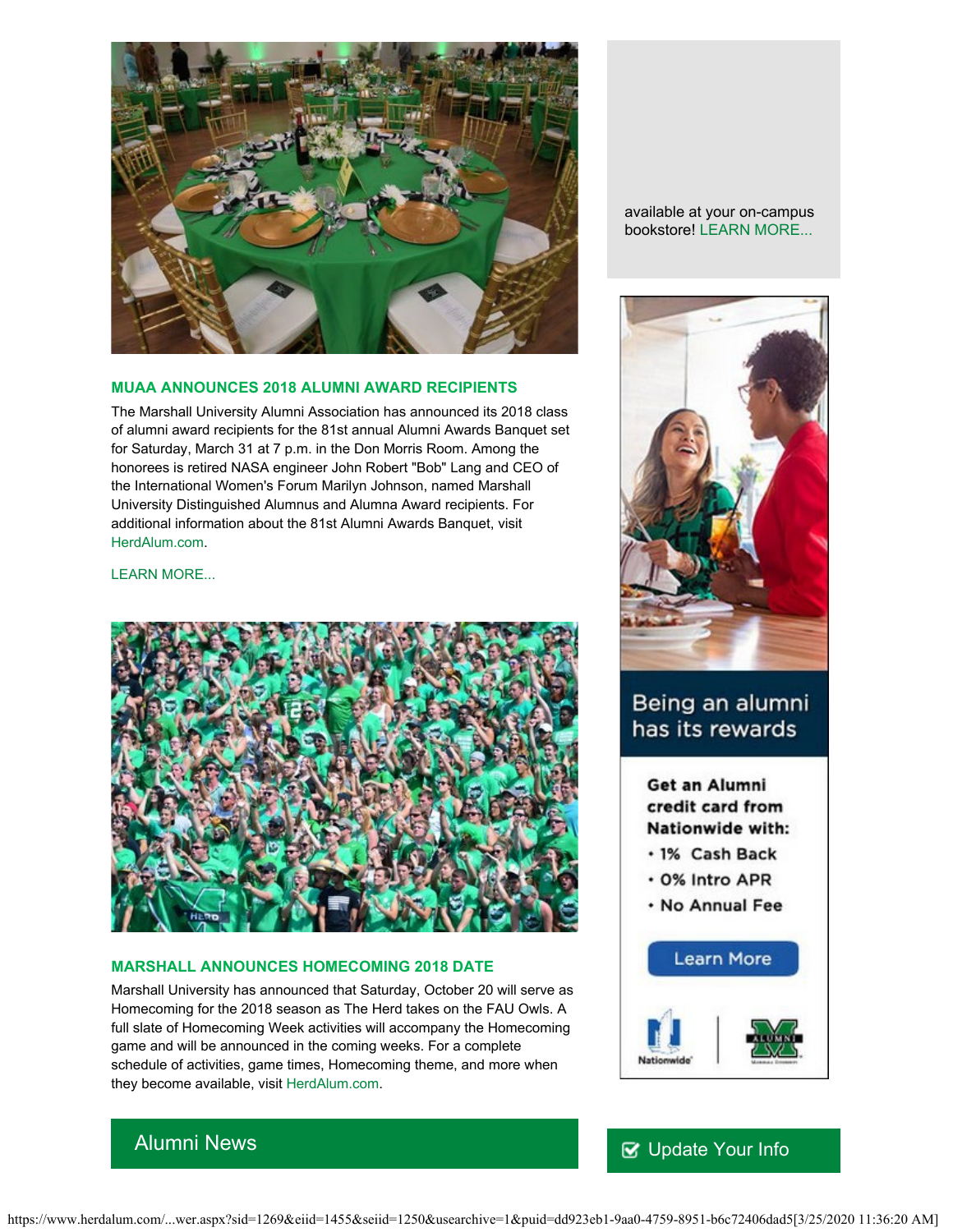



Alumni wards Banquet

#### **MU CHAMBER CHOIR, WIND SYMPHONY TO VISIT PARKERSBURG, CINCY**

The Marshall University Chamber Choir and Wind Symphony will be performing in free concerts open to the public at Blennerhasset Middle School in Parkersburg, WV on Thursday, March 15 and at Princeton High School in Cincinnati, OH on Friday, March 16. Both concerts will begin at 7 p.m. and will be followed by a reception. MU alumni in the area are invited to attend these free events to enjoy some of Marshall's best and brightest student performers.

### **TICKETS ON SALE NOW!**

Reserve your seat for the 81st Alumni Awards Banquet on Saturday, March 31 at 7 p.m. in the Don Morris Room. Enjoy food, music and entertainment as Marshall recognizes this year's award recipients. [GET](http://www.herdalum.com/s/1269/index.aspx?sid=1269&gid=1&pgid=429) [TICKETS](http://www.herdalum.com/s/1269/index.aspx?sid=1269&gid=1&pgid=429) or call (304) 696-3134.

# Campus News



#### **COMMITTEE RELEASES PROFILE FOR CHIEF ACADEMIC OFFICER**

The Marshall provost search committee has released the position profile for the university's next chief academic officer



#### **MARSHALL RECOGNIZED AS FIRST PURPLE HEART UNIVERSITY IN WV**

Marshall honored military men and women by becoming the first Purple Heart University in West Virginia [READ MORE...](https://www.marshall.edu/ucomm/2018/01/25/marshall-university-recognized-first-purple-heart-university-west-virginia/)



**SCHOOL OF MEDICINE RECEIVES GRANT TO RESEARCH OBESITY**

Marshall's School of Medicine has been awarded a multi-million dollar grant to investigate obesity-related conditions



**STUDENTS AND STAFF HELP IN LIBERATION OF CHILD VICTIMS**

A group of Marshall Digital Forensics students, faculty and staff have assisted in the liberation of nearly 40 child trafficking

### Upcoming Events



#### **FESTIVAL OF NEW MUSIC**

The Marshall University School of Music will host the Ninth Annual Festival of New Music..[.LEARN MORE](https://www.marshall.edu/ucomm/2018/02/16/marshall-university-host-ninth-annual-festival-new-music-march-1-2/)





### **COUNTDOWN TO COMMENCEMENT**

The MUAA and other campus departments celebrate upcoming graduates and welcome them to the alumni family..[.LEARN MORE](http://www.herdalum.com/s/1269/index.aspx?sid=1269&gid=1&pgid=966)



### **FIVE FOR FIGHTING**

The Marshall Artists Series presents Grammy-nominated Five for Fighting...[LEARN](http://www.marshall.edu/muartistseries/show?id=27) **[MORE](http://www.marshall.edu/muartistseries/show?id=27)**